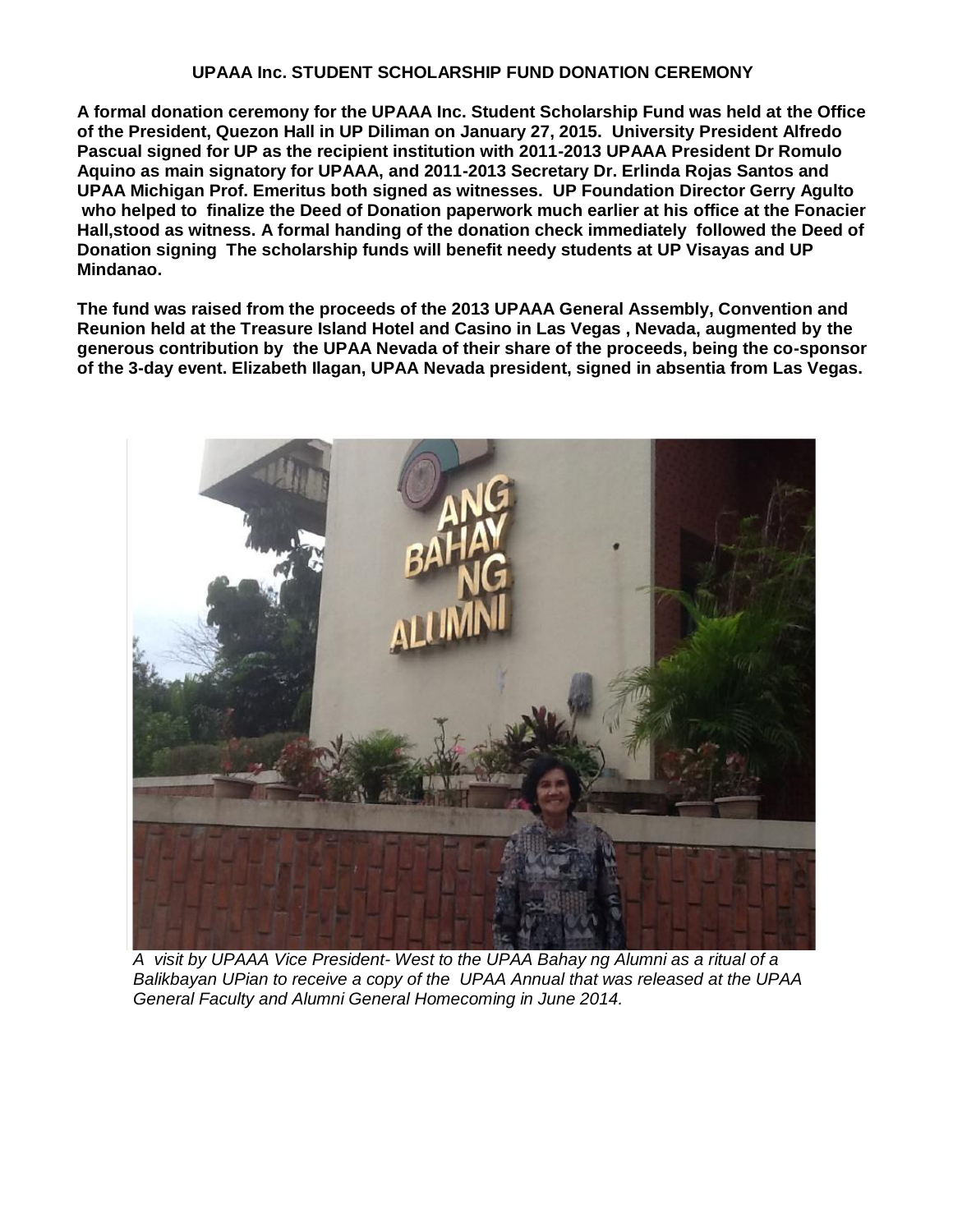

**The Deed of Donation Signing of the UPAAA Inc. Student Scholarship Fund at the UP Quezon Hall in Diliman Quezon City. Signing for UP as recipient institution is University Pres. Alfredo Pascual ( third from left) and signing for UPAAA Inc. is 2011- 2013 Pres. Romulo Aquino ( leftmost), 2011-2013 Secretary Erlinda Rojas Santos ( second from right) and Prof. Emeritus from Michigan Esperanza Ramirez- Christensen (second from left), in the presence of UP Foundation Dir. Gerry Agulto ( rightmost) .**



Taken on Jan 26 ,2015 at the UP Foundation office of Dir. Gerry Agulto for finalization of paper work of the Deed of Donation of the UPAAA Student Scholarship Fund . Left to right: Dir. Gerry Agulto, Dr. Erlinda Rojas Santos and Dr. Romulo Aquino.